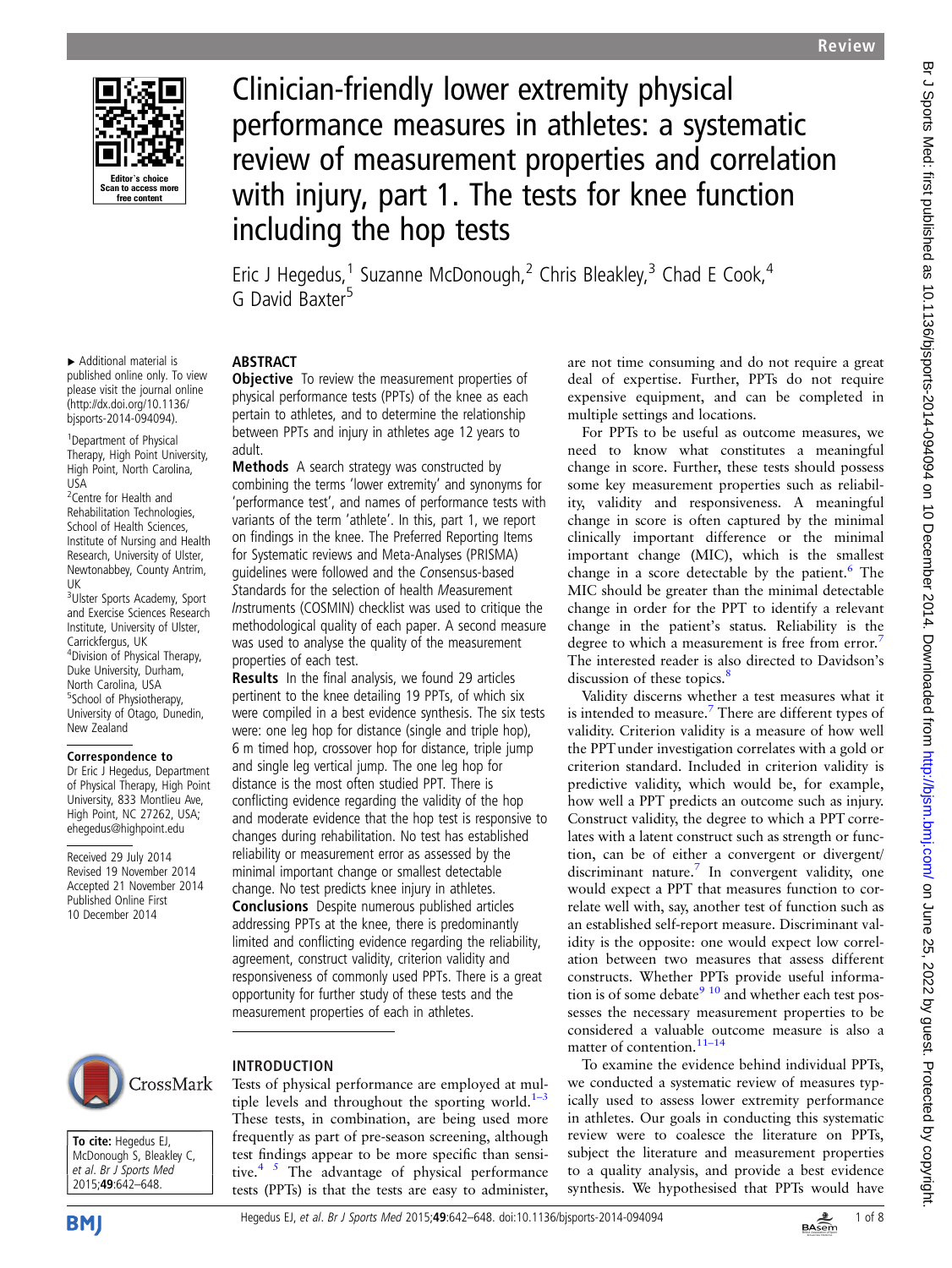moderate evidence regarding their measurement properties but have little or no ability to predict injury in athletes.

## METHODS

Using the PICO method, we established our research question as to whether individual PPTs of the lower extremity have any relationship to injury in athletes, age 12 years to adult (no limit). We then operationally defined PPTs as measures that assess components of sport function (strength, power, agility), determine readiness for return to sport, or predict injury of the lower extremity; and as measures that can be performed field side, courtside, or in a gym with affordable, portable and readily available equipment.

Specifically, this operational definition excluded studies that made use of three-dimensional motion capture, force plates, timing gates, treadmills, stationary bikes, metabolic carts or any other form of non-portable, unaffordable testing device. Also, this definition excluded tests of which the sole purpose was to judge movement quality or range of motion, such as the unloaded double leg squat.

We defined athletes as those individuals at level 5 or above on the Tegner scale.<sup>[15](#page-6-0)</sup> We chose level 5 because the predominance of literature on PPTs pertains to the knee, and level 5 is the lowest level in which competitive athletes are still encompassed. In articles where the Tegner scale was not used, we accepted the terms 'recreational athlete', 'sports participation', 'intramural athlete' as indicative of level 5 activity. We also included studies where 50% or more of the participants were at Tegner level 5 or above. For articles where there was confusion between the authors about inclusion or exclusion, a consensus was reached among all authors through discussion and majority vote.

We followed the Preferred Reporting Items for Systematic reviews and Meta-Analyses (PRISMA)<sup>[16 17](#page-6-0)</sup> guidelines and the Consensus-based Standards for the selection of health Measurement Instruments (COSMIN) checklist<sup>[18](#page-6-0)</sup> to critique the methodological quality of each paper.

After the fact and in order to make this review more publishable, we elected to divide the reporting into two subject categories: part 1, the knee; and part 2, the rest of the lower extremity. To be included in the knee review, the studies had to identify the knee or a knee injury as the focal point of the paper. In lieu of obvious identification of the knee as the primary focus, we reasoned that correlations with knee-related outcome measures or correlational studies with constructs, such as strength as measured by knee flexor and extensor torque, should be included.

## Search strategy

A search was performed in PubMed, CINAHL and SportDiscus for all dates up to 13 January 2014. The full PubMed search strategy is described in online supplementary appendix A. Systematic reviews were then located using the 'Clinical Queries' option of PubMed and the references cited in these reviews were examined for appropriate articles for inclusion. Finally, after the selection of the final studies, as outlined below, citations from these articles that appeared pertinent were read in full to determine their appropriateness for inclusion.

## Study selection

The process by which studies were selected is outlined in fi[gure 1](#page-2-0). Two authors (EJH and CB) read the titles and abstracts of all citations from the three search engines in order to determine which articles to read in full. A third author (SM) resolved disputes between these authors. One author (EJH) then read the complete text of all remaining articles whereas all other authors read the

same studies based on their area of expertise so that two researchers read all articles in full.

## Data extraction and analysis of quality

Each of the studies included in the final analysis was read three times for the purposes of: (1) data extraction, (2) assessment of methodological quality and (3) assessment of the quality of the measurement properties of each PPT.

For data extraction, we chose to group the data in two ways. First, a 'Study Summary' was created (see online supplementary table S1), which summarises the study population, PPTs, aims and results of each study. Next, we examined the names of the PPTs and the methodology of each study to determine whether certain tests were used more often, and if there was a consensus in how the tests were labelled and performed (see online supplementary table S2).

Methodological quality was critiqued using the COSMIN four-point scoring system (excellent, good, fair, poor) designed for systematic reviews $19$  with the worst score serving as the global score in each subsection. In addition, we followed the adaptations to COSMIN for a review on PPTs as described previously (see online supplementary appendix  $B$ ).<sup>[6](#page-6-0)</sup> Quality of measurement properties including reliability, measurement error, hypothesis testing/construct validity, criterion validity (including predictive validity) and responsiveness (both internal and external) were assessed using a rating scale of 'positive', 'indeterminate' and 'negative' for each property (see online sup-plementary appendix C).<sup>[20](#page-6-0)</sup> For both these steps, one author (EJH) applied the adapted COSMIN checklist for methodological quality and quality criteria to all final articles while each of the other authors did the same based on their area of expertise so that each article had at least two authors performing quality assessment. In the event that these two authors disagreed in their assessment, feedback was obtained from the other authors and a consensus was reached. Because there was a large volume of data accrued during this process, the final included studies were separated by region into hip, thigh, knee, ankle and entire lower extremity for the first three steps: data extraction, assessment of methodological quality and assessment of the quality of the measurement properties of each PPT. All studies pertaining to the knee are presented in this paper, whereas studies pertaining to the rest of the lower extremity are presented in part 2 of this series.

The fourth and final step, a best evidence synthesis, requires combining the information from findings regarding the methodological quality and the quality of measurement properties. The best evidence synthesis was subcategorised by PPT. In this grand summary, only studies with fair, good or excellent methodological quality were included, and the evidence for each test was rated as 'strong', 'moderate', 'limited', 'conflicting' and 'unknown'.<sup>[20 21](#page-6-0)</sup> We used 'unknown' to indicate that either there was no evidence of the statistical property or that there was evidence, but only in studies of poor methodological quality. Further, for the synthesis, only PPTs with somewhat consistent descriptions from study to study, across at least two studies, were considered for the synthesis. The evidence from studies with sample size less than 30 participants without an a priori power analysis was classified as limited evidence.<sup>[6](#page-6-0)</sup>

## RESULTS

# Included studies, tests and testing procedures

One hundred and sixty-nine articles were read in full and 60 studies were considered for analysis. Almost without exception, studies were eliminated based on the fact that there were few or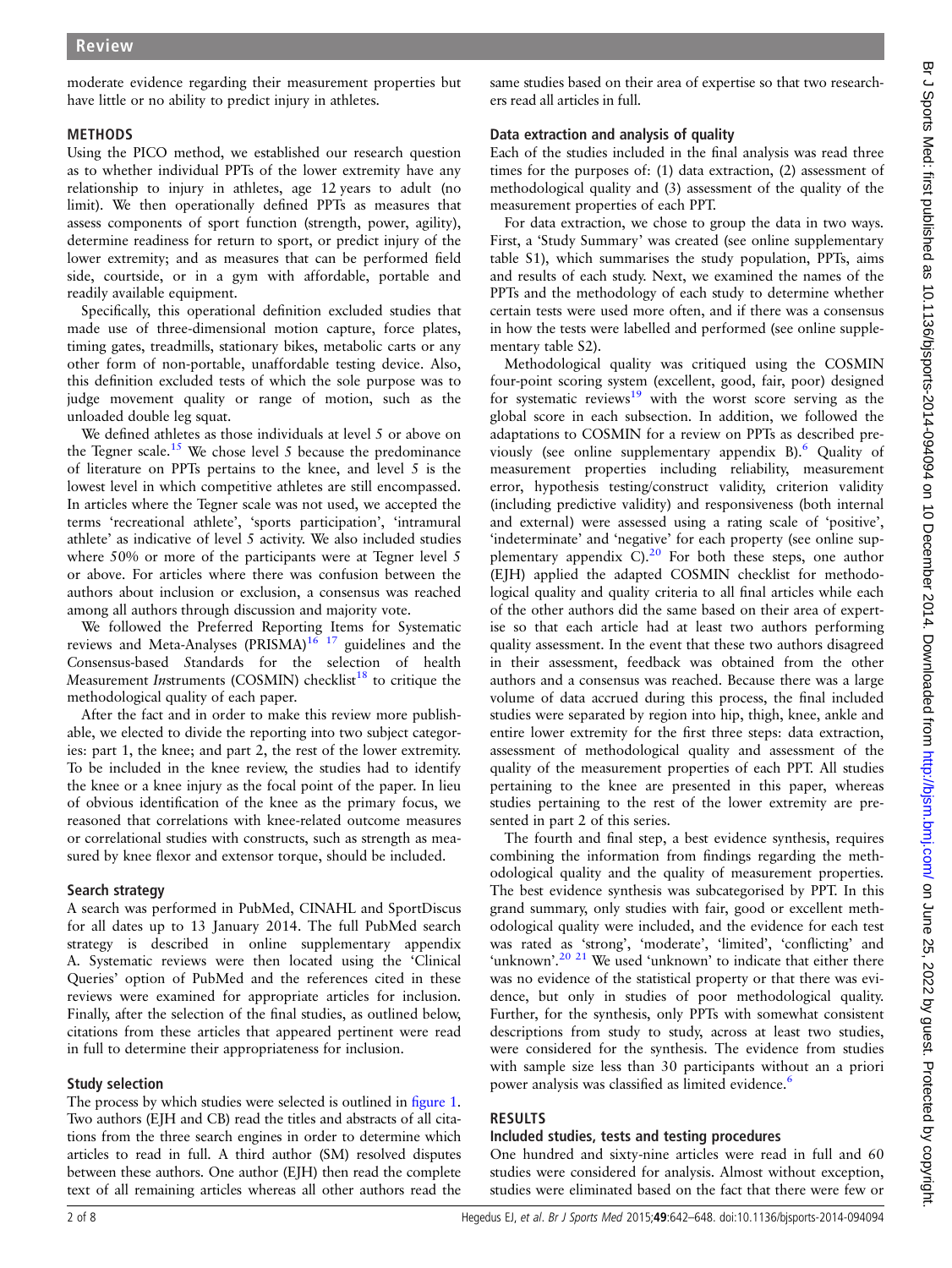

no athletes in the subject pool or because the examiners used equipment to conduct the study that would not be regularly available to most practitioners such as electronic timing gates.

Twenty-nine of the final 60 studies pertinent to the knee were included in this systematic review (figure 1). These studies reported on the properties of 19 different tests, of which 8 were examined in more than one study and, therefore, compiled in a final evidence synthesis. The most common PPTs studied were:

- one leg hop for distance: single hop  $(24 \text{ studies});^{11-14}$  $(24 \text{ studies});^{11-14}$  $(24 \text{ studies});^{11-14}$   $22-41$ • 6 m timed hop (9 studies);<sup>11–14 23</sup> <sup>25</sup> <sup>27</sup> <sup>28</sup> <sup>40</sup>
- 
- ▶ crossover hop for distance (9 studies);<sup>11–14</sup> <sup>28</sup> <sup>33</sup> <sup>40</sup> <sup>42</sup> <sup>43</sup>
- one leg hop for distance: triple hop (7 studies);<sup>11–[14 28 33](#page-6-0)</sup> [44](#page-7-0)<br>beginned as vertical iumn (7 studies);<sup>23</sup> <sup>25</sup> <sup>32</sup> <sup>34</sup> 42 43 45
- single leg vertical jump (7 studies); $\frac{3}{2}$ single leg squat (5 studies);  $3442-4$  $3442-4$
- $\blacktriangleright$  figure of eight run (3 studies);<sup>[26](#page-6-0) [42 43](#page-7-0)</sup>
- triple jump (3 studies).  $30\frac{32\frac{34}{3}}{4}$

<span id="page-2-0"></span>Figure 1 Process for selecting

studies.

For the eight most common tests, there is great variation in what the tests are named, and in the procedures by which the tests are to be completed (see online supplementary table S2). As an example, the one leg hop for distance is the most commonly reported PPT in the literature. Where these were reported, the warm-up and number of practice hops varied widely. The number of hops comprising the test varied from 1 to 3 to 10. How the arms are to be used during the test is not standardised and the final scoring can be based on the mean of

two attempts, the greater of two attempts, the greatest of three attempts, or the greatest of three successful trials. This vast variability was not limited to the one leg hop for distance; most other PPTs of the knee also demonstrated marked inconsistency.

## Summary of the methodological quality of included studies Reliability

The methodological quality of studies examining reliability of PPTs at the knee is generally poor regardless of the PPT studied (table 1; online [supplementary appendix](http://bjsm.bmj.com/lookup/suppl/doi:10.1136/bjsports-2014-094094/-/DC1) B). Only one<sup>[42](#page-7-0)</sup> of eight total studies addressing reliability had a fair level of evidence. Bjorklund et al<sup>[42](#page-7-0)</sup> reported an inter-rater reliability of  $\kappa$ =0.75 for the single leg vertical jump which was repeated five times and incorporated a qualitative rating of 'springiness'. There is no study with high methodological quality that examines the single leg vertical leap as it is more traditionally performed measuring a maximum jump height off of one leg.

#### Agreement/measurement error

No studies currently exist that have looked at the relationship of the MIC or smallest detectable change (SDC) to the limits of agreement.

| Table 1 Summary of methodological quality by statistical property by test |  |
|---------------------------------------------------------------------------|--|
|---------------------------------------------------------------------------|--|

|                                                                                                                                                                                  |                    | <b>Statistical property</b> |                           |                           |                       |  |  |  |
|----------------------------------------------------------------------------------------------------------------------------------------------------------------------------------|--------------------|-----------------------------|---------------------------|---------------------------|-----------------------|--|--|--|
| <b>Test</b>                                                                                                                                                                      | <b>Reliability</b> | Agreement                   | <b>Hypothesis testing</b> | <b>Criterion validity</b> | <b>Responsiveness</b> |  |  |  |
| One leg hop for distance: 1 hop                                                                                                                                                  | Poor               | No studies                  | Fair                      | Good                      | Poor                  |  |  |  |
| One leg hop for distance: 3 hops                                                                                                                                                 | Poor               | No studies                  | Poor                      | Good                      | No studies            |  |  |  |
| 6 m timed hop                                                                                                                                                                    | Poor               | No studies                  | Poor                      | Good                      | No studies            |  |  |  |
| Crossover hop for distance                                                                                                                                                       | Fair               | No studies                  | Poor                      | Good                      | Good                  |  |  |  |
| Triple jump                                                                                                                                                                      | No studies         | No studies                  | Fair                      | No studies                | Poor                  |  |  |  |
| Single leg vertical jump                                                                                                                                                         | Fair               | No studies                  | Mixed-qood to poor        | Mixed-qood to poor        | Mixed-good to poor    |  |  |  |
| Common andier estate above are based on the most frament andier ration in and sessons. For aborded as formers sessons than whome the address cost mixed a many of modis rations. |                    |                             |                           |                           |                       |  |  |  |

most frequent quality rating in each category. For physical performance tests where the evidence was mixed, was given.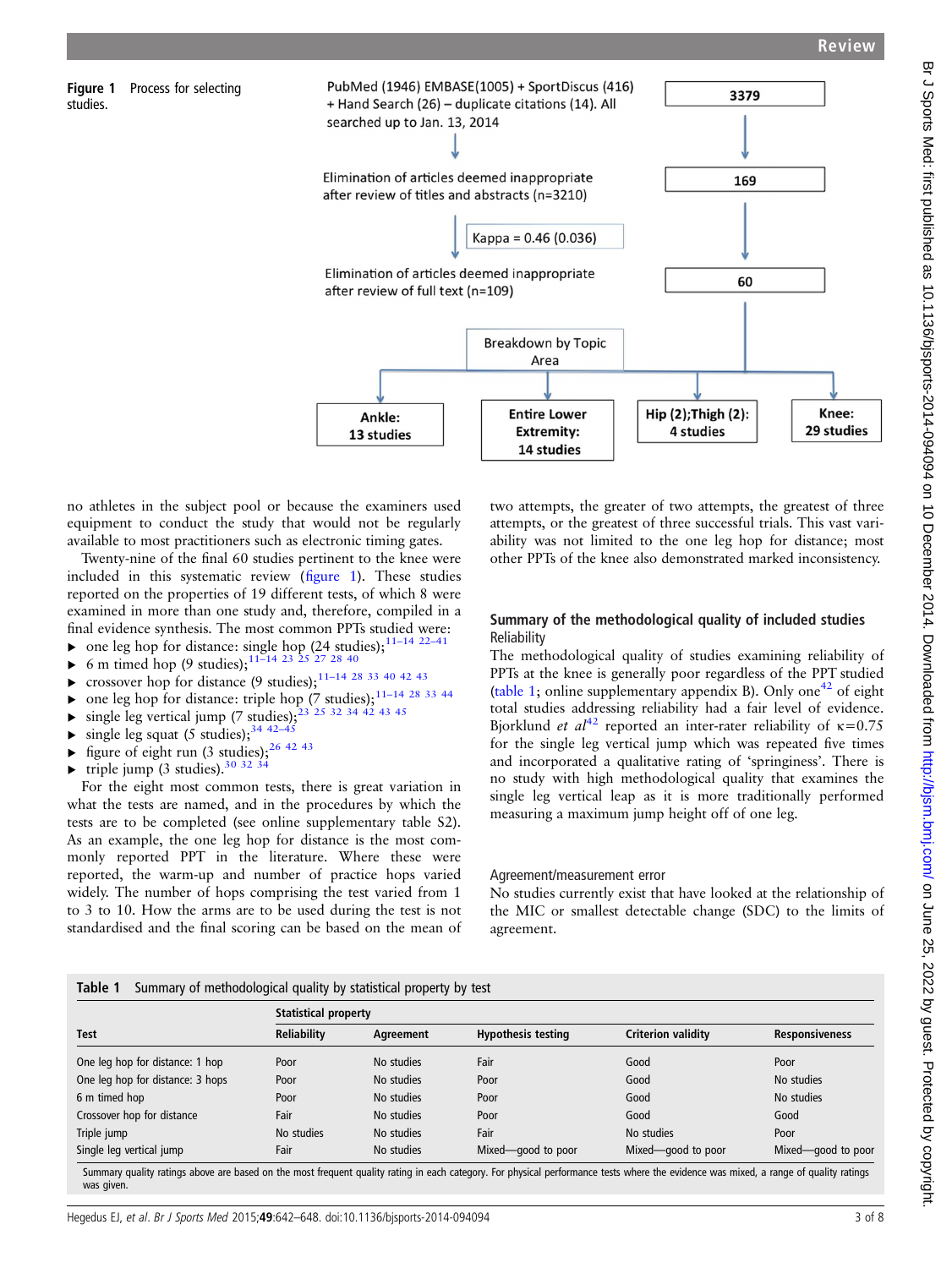#### Hypothesis testing/construct validity

For the one leg hop for distance using a single hop, the methodological quality of the  $16$  studies<sup>[11 22](#page-6-0)–24</sup> [26 28 29 31](#page-6-0) 33–[36 38](#page-6-0)–41 was generally fair and for the version that requires three consecutive hops (triple hop), the methodological quality was poor in two $^{11}$   $^{28}$  of three<sup>[44](#page-7-0)</sup> studies. Likewise, the 6 m timed hop and crossover hop for distance generally were studied in articles of poor methodological quality. In one study<sup>[34](#page-6-0)</sup> that examined the convergent validity of the triple jump and isokinetic quadriceps testing, a low correlation between the two variables was found. In this study<sup>34</sup> of fair methodological quality, the authors concluded that functional testing and isokinetic strength testing of the quadriceps reflected two different constructs. Hypothesis testing for the single leg vertical leap was from mixed quality articles including one good,<sup>[43](#page-7-0)</sup> one fair<sup>[23](#page-6-0)</sup> and one poor.<sup>[42](#page-7-0)</sup> No evidence exists with regard to the construct validity of the stair hop test.

#### Criterion validity

There is predominantly good-quality evidence for the criterion validity of PPTs at the knee. The exception was the single leg vertical jump where the evidence quality was mixed with one study of poor $42$  and one of good $43$  quality.

#### Responsiveness

Five studies<sup>[26 30 32 37](#page-6-0) [43](#page-7-0)</sup> reported on the responsiveness of five PPTs at the knee; however, only one study<sup>[43](#page-7-0)</sup> demonstrated good methodological quality. The two PPTs studied in this article<sup>[43](#page-7-0)</sup> were the five-repetition single leg vertical leap and the crossover hop for distance.

## Summary of the quality of the measurement properties Reliability

Four studies<sup>[25 27 35 39](#page-6-0)</sup> examined test–retest reliability of the hop test and all studies scored a positive measurement property quality rating (see online [supplementary appendix](http://bjsm.bmj.com/lookup/suppl/doi:10.1136/bjsports-2014-094094/-/DC1) C). For the other tests, reliability was examined in two studies for 6 m timed<sup>[25 27](#page-6-0)</sup> and one study each for the single leg vertical,  $42$  the hop with three leaps (triple hop) $44$  and the crossover hop for distance.<sup>[42](#page-7-0)</sup>

#### Agreement/measurement error

There are no data available about the quality of the measurement properties of MIC or SDC with regard to PPTs in athletes.

#### Hypothesis testing/construct validity

The quality rating of construct validity for the hop test is generally positive when examining discriminant validity<sup>22 29</sup> 33 38 and gener-ally negative when describing convergent validity.<sup>26 28 29 34–36 [39](#page-6-0)</sup> [40](#page-7-0) In examining the other PPTs, such dichotomous quality ratings, based on whether discriminant or convergent validity is examined, continue almost without exception.

#### Criterion validity

With regard to the hop test and the ability of the test to predict function, two studies<sup>12</sup> <sup>13</sup> found a positive quality rating and two  $14\frac{27}{7}$  negative quality ratings. Likewise, the 6 m timed hop showed both a positive<sup>14</sup> and a negative<sup>[13](#page-6-0)</sup> quality rating with regard to predicting function.

#### Responsiveness

The hop test,  $26 \frac{32}{37}$  $26 \frac{32}{37}$  $26 \frac{32}{37}$  single leg vertical jump,  $32 \frac{43}{37}$  crossover  $hop^{43}$  $hop^{43}$  $hop^{43}$  and triple jump<sup>[32](#page-6-0)</sup> have a positive quality rating and

appeared to change with rehabilitation after knee injury. However, according to one study,  $30$  the hop for distance, triple jump and stair hop were not responsive to neuromuscular training in an anterior cruciate ligament (ACL) tear prevention programme.

## Best evidence synthesis by PPT

The best evidence synthesis is summarised in [table 2](#page-4-0). Worth noting again is that for this synthesis, only studies of fair or better methodological quality were considered. Also, the PPT could not vary a great deal from the usual description (eg, 10 hops instead of 1), and PPTs that did not have more than one study examining their properties were eliminated from the synthesis. Adhering to these tenets eliminated the figure of eight run and the single leg squat; this left six PPTs available for the synthesis.

### Grading key

Unknown: investigated in studies of exclusively poor methodology or not investigated in any study.

- Strong: multiple studies of good methodological rating or at least one study of excellent methodology.
- Moderate: multiple fair methodological studies or one study of good methodology.
- Limited: one study of fair methodological quality.
- Conflicting: contradictory findings.

## One leg hop for distance (1 hop)

Although four studies demonstrated test–retest reliability, all were of poor quality, meaning that in the final analysis, evidence of the reliability of the one leg hop for distance in athletes is unknown. Likewise, agreement as represented by the MIC or SDC is unknown. With regard to hypothesis testing/construct validity and criterion validity, the evidence is conflicting.

As a reminder, construct validity can be subdivided into discriminant validity, low correlations with tests that are expected to test different constructs and convergent validity; the results of two tests examining the same construct will be highly correlated. The hop tests generally displayed discriminant validity but seldom displayed convergent validity. Thus, the hop test differentiates between a normal and not normal knee regardless of whether the difference in performance is between an ACL-repaired (ACLR) knee and the uninvolved knee in the same person, $^{22}$  $^{22}$  $^{22}$  the ACLR knee and the uninvolved knee in agematched normals,<sup>33</sup> or the ACL-deficient (ACLD) knee and the uninvolved knee in age-matched normals.<sup>[38](#page-6-0)</sup> Although the gender mix was not specified in one study,  $33$  the other two studies<sup>22</sup>  $38$  have all male participants, giving these results limited generalisability. Further, the hop may not discriminate at all once the athlete is 2 years or longer after surgery. In two long-term follow-up studies examining participants with ACLR, the hop test was unable to discriminate between the operative and non-operative knee $41$  or between competitive and non-competitive athletes with ACLR.<sup>[31](#page-6-0)</sup>

In contrast to its discriminative ability, the hop test does not correlate well with other measures that attempt to capture function or strength. Several studies examined the correlation between patient self-report measures of function and the hop test. One study<sup>[23](#page-6-0)</sup> of fair methodological quality reported a significant correlation between self-reported function (ability to run, sprint, jump, land, cut and twist) and the hop test, but these authors concluded that such self-ratings alone were not strong enough in isolation to be predictors of function. In all other cases, the hop test failed to correlate with or explained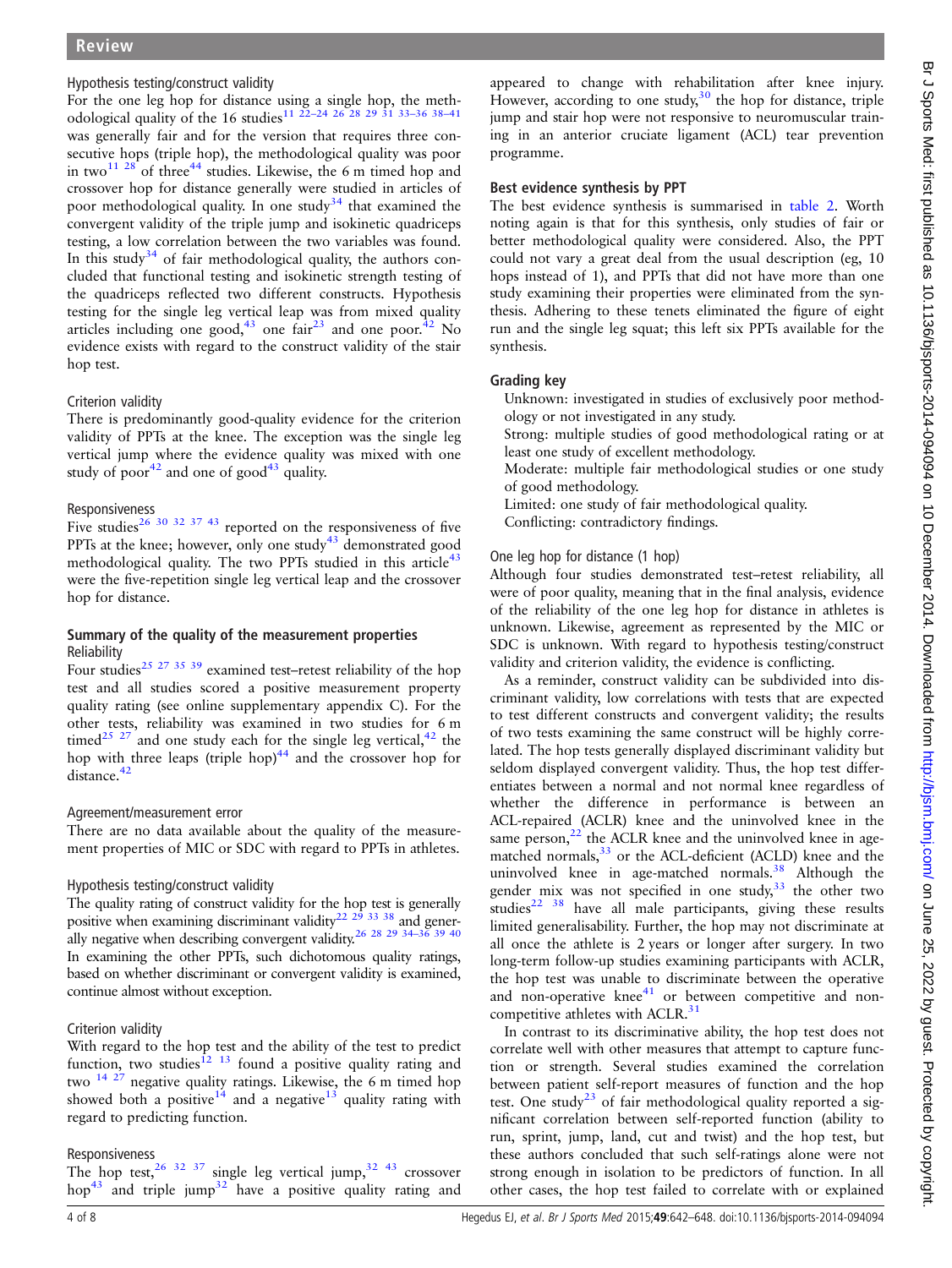<span id="page-4-0"></span>

| <b>Measurement property</b>      | Unknown (???) | Strong $(+++)$ $(---)$ | Moderate $(++)$ $(--)$ | Limited $(+)$ $(-)$ | Conflicting $(\pm)$ |
|----------------------------------|---------------|------------------------|------------------------|---------------------|---------------------|
| One leg hop for distance: 1 hop  |               |                        |                        |                     |                     |
| Reliability                      | ???           |                        |                        |                     |                     |
| Agreement                        | ???           |                        |                        |                     |                     |
| Hypothesis testing               |               |                        |                        |                     | $\pm$               |
| Criterion validity               |               |                        |                        |                     | $\pm$               |
| Responsiveness                   |               |                        | $++$                   |                     |                     |
| One leg hop for distance: 3 hops |               |                        |                        |                     |                     |
| Reliability                      | ???           |                        |                        |                     |                     |
| Agreement                        | ???           |                        |                        |                     |                     |
| Hypothesis testing               | ???           |                        |                        |                     |                     |
| Criterion validity               |               |                        |                        |                     | $\pm$               |
| Responsiveness                   | ???           |                        |                        |                     |                     |
| 6 m timed hop                    |               |                        |                        |                     |                     |
| Reliability                      | ???           |                        |                        |                     |                     |
| Agreement                        | ???           |                        |                        |                     |                     |
| Hypothesis testing               |               |                        |                        | $^{\mathrm{+}}$     |                     |
| Criterion validity               |               |                        |                        |                     | $\pm$               |
| Responsiveness                   | ???           |                        |                        |                     |                     |
| Crossover hop for distance       |               |                        |                        |                     |                     |
| Reliability                      |               |                        |                        |                     |                     |
| Agreement                        | ???           |                        |                        |                     |                     |
| Hypothesis testing               |               |                        |                        | $^+$                |                     |
| Criterion validity               |               |                        |                        |                     | $\pm$               |
| Responsiveness                   |               |                        |                        | $^+$                |                     |
| Triple jump                      |               |                        |                        |                     |                     |
| Reliability                      | ???           |                        |                        |                     |                     |
| Agreement                        | ???           |                        |                        |                     |                     |
| Hypothesis testing               |               |                        |                        |                     |                     |
| Criterion validity               | ???           |                        |                        |                     |                     |
| Responsiveness                   | ???           |                        |                        |                     |                     |
| Single leg vertical jump         |               |                        |                        |                     |                     |
| Reliability                      | ???           |                        |                        |                     |                     |
| Agreement                        | ???           |                        |                        |                     |                     |
| Hypothesis testing               |               |                        |                        | $^{\mathrm{+}}$     |                     |
| Criterion validity               | ???           |                        |                        |                     |                     |
| Responsiveness                   | ???           |                        |                        |                     |                     |

only a small amount of the variance in self-rated functional out-

comes.[35 36 39](#page-6-0) In other words, results of the hop test generally fail to predict functional outcomes. There is also no evidence that results of the hop test predict injury. In addition to the failure of the hop test to correlate with self-report measures, it seems to assess a different construct than strength as measured by isokinetic torque production. Although one study<sup>23</sup> found a correlation between isokinetic quadriceps weakness at 60°/s and lower hop scores, two other studies found no correlation between the hop test and either quadriceps torque at  $60^{\circ}$ ,  $3^2$ 90°, $^{35}$  or 180°/s<sup>34</sup>, or hamstring torque at 60° or 180°/s.<sup>34</sup>

Finally, with regard to responsiveness, there is moderate evi-dence from one good<sup>37</sup> and one fair<sup>[26](#page-6-0)</sup> quality study that the hop test is responsive. The hop test displays internal responsiveness since outcomes improve as the athlete progresses through rehabilitation.

## One leg hop for distance (3 hops)/triple hop

Evidence regarding the one leg hop for distance with three hops, most commonly known as the triple hop, is largely inconclusive. The only evidence currently available regarding the measurement properties of the triple hop is that the test has conflicting criterion validity. Three studies, all in patients with ACL deficiency, found that the triple hop does not predict which athletes will be able to cope with  $\text{ACLD}^{28}$  $\text{ACLD}^{28}$  $\text{ACLD}^{28}$  nor does it predict function at  $1 \text{ year}^{13}$  $1 \text{ year}^{13}$  $1 \text{ year}^{13}$  as captured by the International Knee Documentation Committee (IKDC) form,<sup>46</sup> self-rated global function, or the Knee Outcome Survey-Activities of Daily Living (KOS-ADL) Scale.<sup>[14](#page-6-0) [47](#page-7-0)</sup> Another study that used the IKDC as a functional outcome measure, found mixed results: the triple hop performed at baseline had no ability to predict function 1 year after ACLR while a triple hop performed at 6 months postoperation did predict 1 year self-reported func- $\frac{12}{10}$  No studies are available that investigated whether triple hop results predict injury.

## The 6 m timed hop

Similar to the triple hop, the reliability, agreement, responsiveness and ability of the 6 m timed hop to predict injury are unknown and the evidence about criterion validity is conflicting. This PPT does not appear to predict a change in usual or worst pain,<sup>[27](#page-6-0)</sup> who will cope with an ACL tear,<sup>[28](#page-6-0)</sup> or what sort of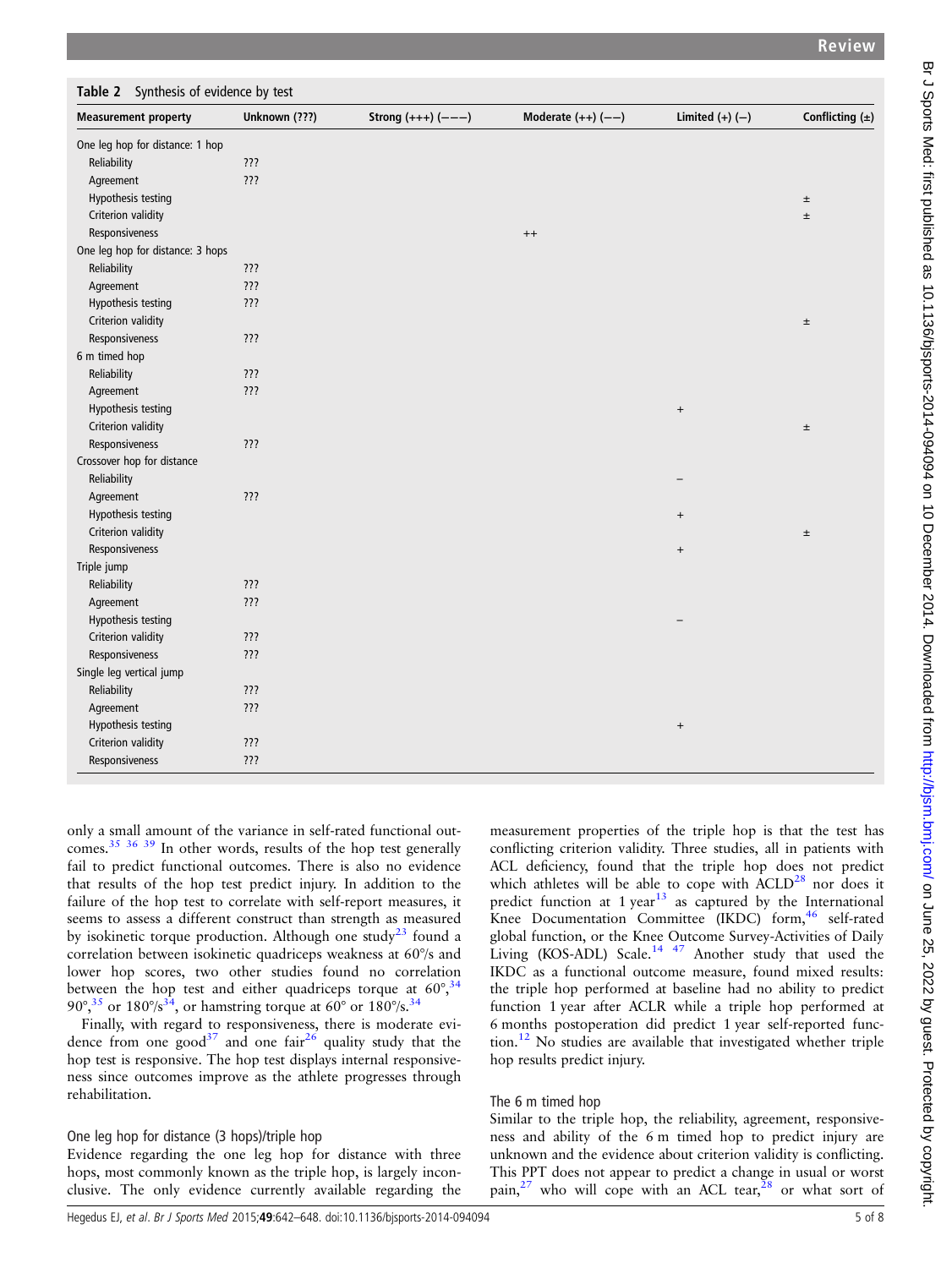functional outcome will be attained, $12 \tcdot 13$  nor is it sensitive enough to detect asymmetry in patients who are ACLD.<sup>11</sup> However, the 6 m timed hop performed at 6 months after surgery does predict self-rated functional outcome at 1 year.<sup>[12](#page-6-0)</sup> In one study of fair methodological quality,<sup>[23](#page-6-0)</sup> the 6 m timed hop correlated well with self-reported limitations in running, twisting, cutting, sprinting and jumping/landing. Therefore, the evidence regarding construct validity is positive but limited.

## Crossover hop for distance

Evidence about agreement and the crossover hop is unknown and reliability has limited negative evidence.<sup>42</sup> However, there is limited but positive evidence with regard to construct validity and responsiveness. Bjorklund et  $al^{43}$  $al^{43}$  $al^{43}$  found the crossover hop to possess discriminant validity in that the test can detect differences in the surgically repaired knee and the unaffected knee at 4 as well as 8 months after ACL repair. These same authors found a moderate effect size with regard to detecting change post-ACLR with rehabilitation at the 4-month and 8-month marks. Finally, there is conflicting evidence about the criterion validity of the crossover hop. This PPT does not appear to be a predictor of self-rated function<sup>12–14</sup> nor is it sensitive enough to detect abnormal limb symmetry in an ACLD population.<sup>11</sup> However, test results make up one variable that helps predict who will cope with an ACL deficiency,<sup>[28](#page-6-0)</sup> and when the test is performed at 6 months after ACLR, it correlates with self-reported function at 1 year.<sup>[12](#page-6-0)</sup> There were no studies that examined the ability of the crossover hop for distance to predict knee injury in athletes.

## Triple jump

Evidence regarding the reliability, agreement, criterion validity and responsiveness of the triple jump is unknown; however, one study of fair methodology reported on construct validity and found a negative correlation with isokinetic testing of the quadriceps and hamstrings. $34$  There were no studies that examined the ability of the triple jump to predict knee injury in athletes.

## Single leg vertical jump

As in the triple jump, evidence regarding the reliability, agreement, criterion validity and responsiveness of the single leg vertical jump is unknown. There is limited positive evidence of the construct validity of the test. One study<sup>[23](#page-6-0)</sup> demonstrated a correlation of the single leg vertical jump with self-assessed difficulty in pivoting and cutting, isokinetic quadriceps weakness and patellofemoral compression pain. Importantly, one study $43$  of good methodology was eliminated from the synthesis because the methodology (5 consecutive hops with a qualitative evaluation of 'springiness') was significantly different from the usual (maximum jump height on a single effort). There is no evidence that results on the single leg vertical jump predict injury.

### **DISCUSSION**

Eight PPTs were studied by more than one group of authors and six were further examined in the best evidence synthesis. The methodological quality of the tests ranged from poor to good and when combined with the quality of the measurement properties, the level of evidence was generally limited or conflicting.

The exception to this trend was the responsiveness of the one leg hop for distance where evidence of responsiveness was moderately positive. The hop test displays internal responsiveness and can be used to track rehabilitation progress.

Other rather significant findings emerged as a result of the best evidence synthesis. First, the naming of PPTs and the

methods by which each is conducted vary greatly. There is a clear and urgent need to standardise terminology and methodology of these performance tests for the sports and orthopaedic community. The advantages of PPTs are their simplicity to conduct and interpret; as a consequence, these are routinely used by coaches, researchers, physical therapists and physicians. The lack of standardised terminology and methodology impairs communication and limits the generalisability of findings.

Second, the clinical applicability of the PPTs can certainly be questioned since we know very little about the measurement properties. No PPT for athletes with knee pathology displays reliability, agreement, construct validity, criterion validity and responsiveness. In fact, only the one leg hop for distance, 6 m timed hop, and crossover hop possess more than one of these measurement properties and we are unsure of the MIC or the SDC of any of these tests, thus limiting the value of these tests as outcome measures in the clinic. Further, the only information about the reliability of these tests is that the triple jump may lack reliability.

Third, results regarding construct validity seem to be mostly dichotomous; these PPTs display divergent or discriminative validity but seem to lack convergent validity. In other words, if the clinical goal is to detect differences between an uninvolved knee (healthy) and an involved (surgery or ACLD) knee, many of these single legged tests are helpful. However, if the goal is to correlate these PPTs with strength (isokinetic quadriceps or hamstrings torque) or to the patient's own estimation of function (self-report outcome measure), then, generally speaking, these tests would fail. Poor association may not be a negative characteristic but rather a reflection that self-report of function, strength measured isokinetically and function as captured by a PPT are simply different constructs.<sup>[48 49](#page-7-0)</sup>

Finally, criterion validity has mixed evidence based on the ability of the studied PPTs to predict functional outcome. The hop and 6 m timed hop appear to be the best PPTs at predicting function as measured by self-report outcome measure.<sup>[13 14](#page-6-0)</sup> The answer to the question of whether any of the PPTs predict injury in athletes remains unknown.

## LIMITATIONS

As with any systematic review, there are limitations that need to be acknowledged. First, although the COSMIN checklist has been used in several reviews of PPTs, the checklist was originally developed for reviews of questionnaire-based self-report measures and, therefore, the measurement properties of the COSMIN itself can be questioned.<sup>[6 21](#page-6-0) [50](#page-7-0)</sup> Also, there is no standardised search strategy for PPTs and we limited our results to studies published in English, therefore, the possibility exists that some information about these tests was missed or overlooked. Finally, most of the injured populations in the included studies had an ACL tear, which limits the generalisability of our findings.

## **CONCLUSIONS**

Physical performance tests are used widely by a broad array of professionals seeking to gather information about rehabilitation progression, symmetry between legs and risk for injury. Despite the ubiquity of PPTs in the literature, the paucity of evidence on measurement properties, the wide array of test methodologies and the lower methodological quality of the studies in the field indicate that there is ample opportunity for research in this area. Until more is known about these PPTs, caution is urged in making any firm clinical conclusions based on their results and in deciding whether an observed change in these outcome measures is meaningful.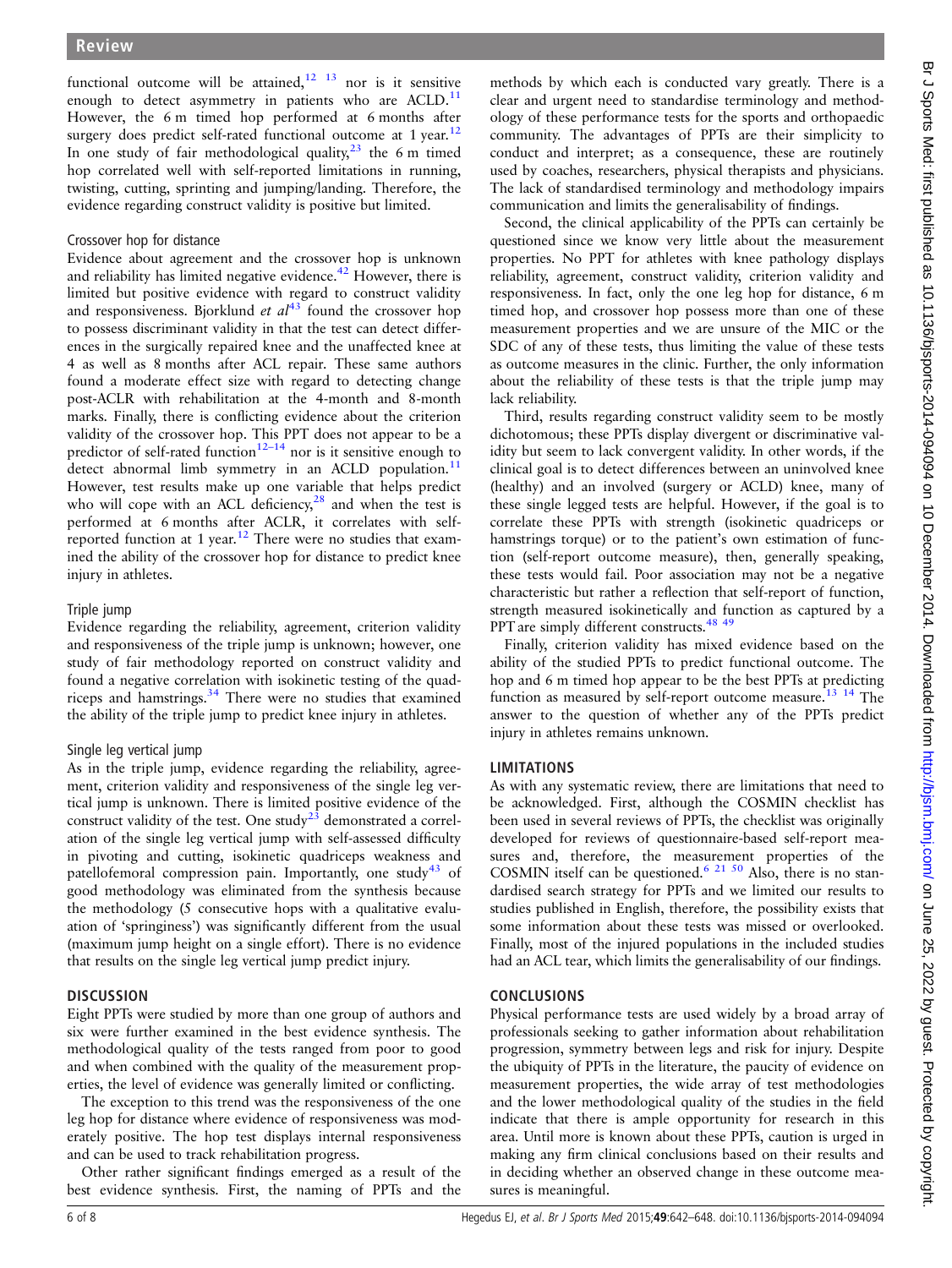## <span id="page-6-0"></span>Summary box

- ▸ There are six physical performance tests (PPTs) pertinent to the knee that have been substantially studied so that we have some idea of their metrics (reliability, agreement, validity, responsiveness) in an athletic population: the one leg hop for distance, the triple hop for distance, the 6 m timed hop, the crossover hop for distance, the triple jump, and the single leg vertical leap.
- ▶ The one leg hop for distance is the most studied PPT at the knee and yet we know only that this test is discriminative in males with ACL tears and that it is responsive to rehabilitation after ACL tear.
- ▶ For all other PPTs at the knee, there is limited, conflicting or unknown evidence regarding their measurement properties.
- $\blacktriangleright$  The ability of PPTs to predict knee injury is unknown.
- Caution is urged in making any firm clinical conclusions based on the results of PPTs when testing the knee and in deciding whether an observed change in these outcome measures is meaningful in athletes.

Acknowledgements The authors would like to acknowledge Ms Connie Schardt, MLS, AHIP, FMLA, for her assistance with search strategies.

Contributors EJH, SM and CB planned the study, reviewed the citations, examined the articles for quality and edited the final manuscript. GDB and CC examined articles for quality and edited the manuscript. EJH wrote the manuscript.

#### Competing interests None.

Provenance and peer review Not commissioned; externally peer reviewed.

Data sharing statement The authors are happy to share on receipt of a written request by the corresponding author.

### **REFERENCES**

- 1 Noves FR, Barber-Westin SD, Fleckenstein C, et al. The drop-jump screening test: difference in lower limb control by gender and effect of neuromuscular training in female athletes. Am J Sports Med 2005;33:197–207.
- 2 Frohm A, Heijne A, Kowalski J, et al. A nine-test screening battery for athletes: a reliability study. Scand J Med Sci Sports 2012;22:306–15.
- 3 Smith HC, Johnson RJ, Shultz SJ, et al. A prospective evaluation of the Landing Error Scoring System (LESS) as a screening tool for anterior cruciate ligament injury risk. Am J Sports Med 2012;40:521–6.
- 4 Chorba RS, Chorba DJ, Bouillon LE, et al. Use of a functional movement screening tool to determine injury risk in female collegiate athletes. N Am J Sports Phys Ther 2010;5:47–54.
- 5 Kiesel K, Plisky PJ, Voight ML. Can serious injury in professional football be predicted by a preseason functional movement screen? N Am J Sports Phys Ther 2007;2:147-58.
- 6 Bartels B, de Groot JF, Terwee CB. The six-minute walk test in chronic pediatric conditions: a systematic review of measurement properties. Phys Ther 2013;93:529–41.
- 7 Portney LG, Watkins MP. Foundations of clinical research: applications to practice. 3rd edn. Upper Saddle River, NJ: Pearson Prentice Hall, 2013.
- 8 Davidson M, Keating J. Patient-reported outcome measures (PROMs): how should I interpret reports of measurement properties? A practical guide for clinicians and researchers who are not biostatisticians. Br J Sports Med 2014;48:792–6.
- 9 Freckleton G, Pizzari T. Risk factors for hamstring muscle strain injury in sport: a systematic review and meta-analysis. Br J Sports Med 2013;47:351–8.
- 10 Gabbe BJ, Finch CF, Wajswelner H, et al. Predictors of lower extremity injuries at the community level of Australian football. Clin J Sport Med 2004;14:56-63.
- 11 Noyes FR, Barber SD, Mangine RE. Abnormal lower limb symmetry determined by function hop tests after anterior cruciate ligament rupture. Am J Sports Med 1991;19:513–18.
- 12 Logerstedt D, Grindem H, Lynch A, et al. Single-legged hop tests as predictors of self-reported knee function after anterior cruciate ligament reconstruction: the Delaware-Oslo ACL cohort study. Am J Sports Med 2012;40:2348–56.
- Grindem H, Logerstedt D, Eitzen I, et al. Single-legged hop tests as predictors of self-reported knee function in nonoperatively treated individuals with anterior cruciate ligament injury. Am J Sports Med 2011;39:2347–54.
- 14 Hurd WJ, Axe MJ, Snyder-Mackler L. A 10-year prospective trial of a patient management algorithm and screening examination for highly active individuals with anterior cruciate ligament injury: part 2, determinants of dynamic knee stability. Am J Sports Med 2008;36:48–56.
- 15 Tegner Y, Lysholm J. Rating systems in the evaluation of knee ligament injuries. Clin Orthop Relat Res 1985;198:43-9.
- 16 Liberati A, Altman DG, Tetzlaff J, et al. The PRISMA statement for reporting systematic reviews and meta-analyses of studies that evaluate healthcare interventions: explanation and elaboration. BMJ 2009;339:b2700.
- 17 Moher D, Liberati A, Tetzlaff J, et al. Preferred reporting items for systematic reviews and meta-analyses: the PRISMA statement. BMJ 2009;339:b2535.
- 18 Mokkink LB, Terwee CB, Patrick DL, et al. The COSMIN study reached international consensus on taxonomy, terminology, and definitions of measurement properties for health-related patient-reported outcomes. J Clin Epidemiol 2010;63:737–45.
- 19 Terwee CB, Mokkink LB, Knol DL, et al. Rating the methodological quality in systematic reviews of studies on measurement properties: a scoring system for the COSMIN checklist. Qual Life Res 2012;21:651–7.
- 20 Terwee CB, Bot SD, de Boer MR, et al. Quality criteria were proposed for measurement properties of health status questionnaires. J Clin Epidemiol 2007;60:34–42.
- 21 Kroman SL, Roos EM, Bennell KL, et al. Measurement properties of performance-based outcome measures to assess physical function in young and middle-aged people known to be at high risk of hip and/or knee osteoarthritis: a systematic review. Osteoarthritis Cartilage 2014;22:26–39.
- 22 Augustsson J, Thomee R, Karlsson J. Ability of a new hop test to determine functional deficits after anterior cruciate ligament reconstruction. Knee Surg Sports Traumatol Arthrosc 2004;12:350–6.
- 23 Barber SD, Noyes FR, Mangine RE, et al. Quantitative assessment of functional limitations in normal and anterior cruciate ligament-deficient knees. Clin Orthop Relat Res 1990;255:204–14.
- 24 Battaglia MJ II, Cordasco FA, Hannafin JA, et al. Results of revision anterior cruciate ligament surgery. Am J Sports Med 2007;35:2057–66.
- 25 Brosky JA Jr, Nitz AJ, Malone TR, et al. Intrarater reliability of selected clinical outcome measures following anterior cruciate ligament reconstruction. J Orthop Sports Phys Ther 1999;29:39–48.
- 26 Carter ND, Jenkinson TR, Wilson D, et al. Joint position sense and rehabilitation in the anterior cruciate ligament deficient knee. Br J Sports Med 1997;31:209–12.
- 27 Crossley KM, Thancanamootoo K, Metcalf BR, et al. Clinical features of patellar tendinopathy and their implications for rehabilitation. J Orthop Res 2007;25:1164–75.
- 28 Eastlack ME, Axe MJ, Snyder-Mackler L. Laxity, instability, and functional outcome after ACL injury: copers versus noncopers. Med Sci Sports Exerc 1999;31:210–15.
- 29 Gauffin H, Pettersson G, Tegner Y, et al. Function testing in patients with old rupture of the anterior cruciate ligament. Int J Sports Med 1990; 11:73–7.
- 30 Holm I, Fosdahl MA, Friis A, et al. Effect of neuromuscular training on proprioception, balance, muscle strength, and lower limb function in female team handball players. Clin J Sport Med 2004;14:88-94.
- 31 Jerre R, Ejerhed L, Wallmon A, et al. Functional outcome of anterior cruciate ligament reconstruction in recreational and competitive athletes. Scand J Med Sci Sports 2001;11:342–6.
- Koutras G, Pappas E, Terzidis IP. Crossover training effects of three different rehabilitation programs after arthroscopic meniscectomy. Int J Sports Med 2009;30:144–9.
- 33 Myer GD, Schmitt LC, Brent JL, et al. Utilization of modified NFL combine testing to identify functional deficits in athletes following ACL reconstruction. J Orthop Sports Phys Ther 2011;41:377–87.
- 34 Ostenberg A, Roos E, Ekdahl C, et al. Isokinetic knee extensor strength and functional performance in healthy female soccer players. Scand J Med Sci Sports 1998;8:257–64.
- 35 Ross MD, Irrgang JJ, Denegar CR, et al. The relationship between participation restrictions and selected clinical measures following anterior cruciate ligament reconstruction. Knee Surg Sports Traumatol Arthrosc 2002;10:10–19.
- 36 Ross MD. The relationship between functional levels and fear-avoidance beliefs following anterior cruciate ligament reconstruction. J Orthop Traumatol 2010;11:237–43.
- 37 Svensson M, Sernert N, Ejerhed L, et al. A prospective comparison of bone-patellar tendon-bone and hamstring grafts for anterior cruciate ligament reconstruction in female patients. Knee Surg Sports Traumatol Arthrosc 2006;14:278–86.
- 38 Tegner Y, Lysholm J, Lysholm M, et al. A performance test to monitor rehabilitation and evaluate anterior cruciate ligament injuries. Am J Sports Med 1986;14:156–9.
- 39 Vandermeulen D, Birmingham T, Forwell L. The test-retest reliability of a novel functional test; the lateral hop for distance. Physiotherapy Canada 2001;52:50–5.